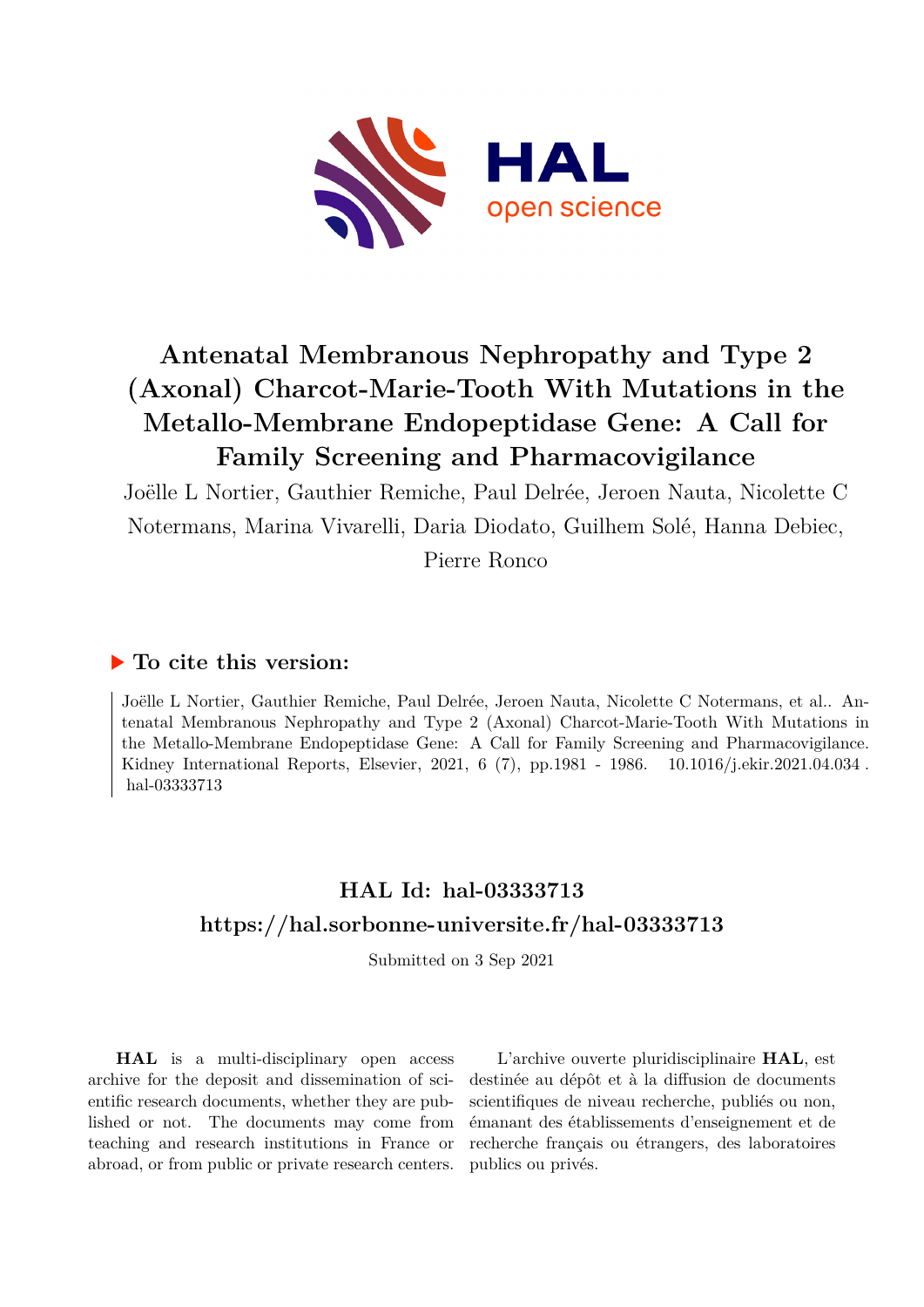



# Antenatal Membranous Nephropathy and Type 2 (Axonal) Charcot-Marie-Tooth With Mutations in the Metallo-Membrane Endopeptidase Gene: A Call for Family Screening and Pharmacovigilance

Joëlle L. Nortier $^1$ , Gauthier Remiche $^2$ , Paul Delrée $^3$ , Jeroen Nauta $^4$ , Nicolette C. Notermans $^5$ , Marina Vivarelli<sup>6</sup>, Daria Diodato<sup>7</sup>, Guilhem Solé<sup>8</sup>, Hanna Debiec<sup>9</sup> and Pierre Ronco<sup>9,10</sup>

<sup>1</sup>Nephrology Department, CHU Brugmann, Université libre de Bruxelles, Brussels, Belgium; <sup>2</sup>Neurology Department, Centre de Référence Neuromusculaire Erasme-HUDERF, Hôpital Erasme, Université libre de Bruxelles, Brussels, Belgium; <sup>3</sup>Pathology Department, Institute of Pathology and Genetics, Gosselies, Belgium; <sup>4</sup>Department of Pediatric Nephrology, Erasmus MC, Sophia Childrens Hospital, Rotterdam, The Netherlands; <sup>5</sup>Department of Neurology, University Medical Center, Utrecht, The Netherlands; <sup>6</sup>U.O. Nefrologia e Dialisi, Children's Hospital Bambino Gesù, IRCCS, Roma, Italy; <sup>7</sup>Neuromuscular and Neurodegenerative Diseases Unit, Children Research, Children's Hospital Bambino Gesù, IRCCS, Roma, Italy; <sup>8</sup>Centre de référence des maladies neuromusculaires AOC, Pellegrin Hospital, Bordeaux, France; <sup>9</sup>Sorbonne Université, Inserm UMR\_S1155, Tenon Hospital, Paris, France; and <sup>10</sup>Nephrology Department, Centre Hospitalier du Mans, Le Mans, France

Correspondence: Joëlle Nortier, Nephrology Department, CHU Brugmann, Université libre de Bruxelles, 4 place Van Gehuchten, 1020 Brussels, Belgium. E-mail: [joelle.nortier@chu-brugmann.be](mailto:joelle.nortier@chu-brugmann.be) or E-mail: [joelle.nortier@ulb.be](mailto:joelle.nortier@ulb.be)

#### Received 12 April 2021; accepted 19 April 2021; published online 12 May 2021

Kidney Int Rep (2021) 6, 1981–1986; <https://doi.org/10.1016/j.ekir.2021.04.034> KEYWORDS: congenital nephropathy; maternofetal allo-immunization; membranous nephropathy; MME gene; neprilysin; neutral endopeptidase; peripheral neuropathy ª 2021 International Society of Nephrology. Published by Elsevier Inc. This is an open access article under the CC BY-

NC-ND license [\(http://creativecommons.org/licenses/by-nc-nd/4.0/](http://creativecommons.org/licenses/by-nc-nd/4.0/)).

**I** n 2002, two of us (HD, PR) identified the first human podocyte antigen, neutral endopeptidase (NEP), in membranous nephropathy (MN) in a French child of Portuguese origin who was born with the nephrotic syndrome.<sup>1</sup> MN could be experimentally reproduced in rabbit infused with the mother's serum that contained anti-NEP antibodies. The mother was deficient in NEP and thus became immunized at a previous miscarriage against the NEP antigen presented by placenta cells. The consequence of this allo-immunization process was the transplacental passage of anti-NEP antibodies during the last trimester of pregnancy that caused the development of MN in the offspring. Two other families from the Netherlands and Morocco (living in Belgium) were then investigated, which led to identification of the cause of NEP deficiency as a truncating mutation in  $MME$ , the gene coding for NEP.<sup>2</sup> Two additional families from Italy and Germany were subsequently reported with the same homozygous truncating mutation c.466delC (p.Pro156Leufs\*14).<sup>3</sup>

Here, we report the outcome of the 6 mothers from 4 families (Table 1, Figure 1), the German mother being lost to follow-up. Despite the absence of NEP protein due to homozygous or compound heterozygote mutation, the mothers aged 18 to 24 years at the time of the first pregnancy were healthy without renal or neurological manifestation. By contrast with  $MME$  null mice,<sup>4</sup> they had normal blood pressure, renal functional tests, lymphocyte phenotypes, and functions. $^{2}$  The same absence of abnormal phenotype also found in a male individual (Table 1), was mostly due to compensation by an enzyme that remains to be identified. However, more than a decade later, all the NEP-deficient individuals developed progressive sensorimotor length-dependent peripheral neuropathy (PNP) symptoms, suggestive of type 2 (axonal) Charcot-Marie-Tooth disease. In this report, we analyze the clinical and histopathological features of all 7 patients and we discuss the clinical impact of those findings for monitoring NEPdeficient families and preventing cases of neonatal allo-immune MN.

#### RESULTS

Figure 1 (a–c) describes the 4 families, including the neurological manifestations in the mothers who did not develop signs of renal disease and the renal manifestations in the offspring.

Neurological symptoms developed between the age of 30 and 43 years, 10 to 18 years after the first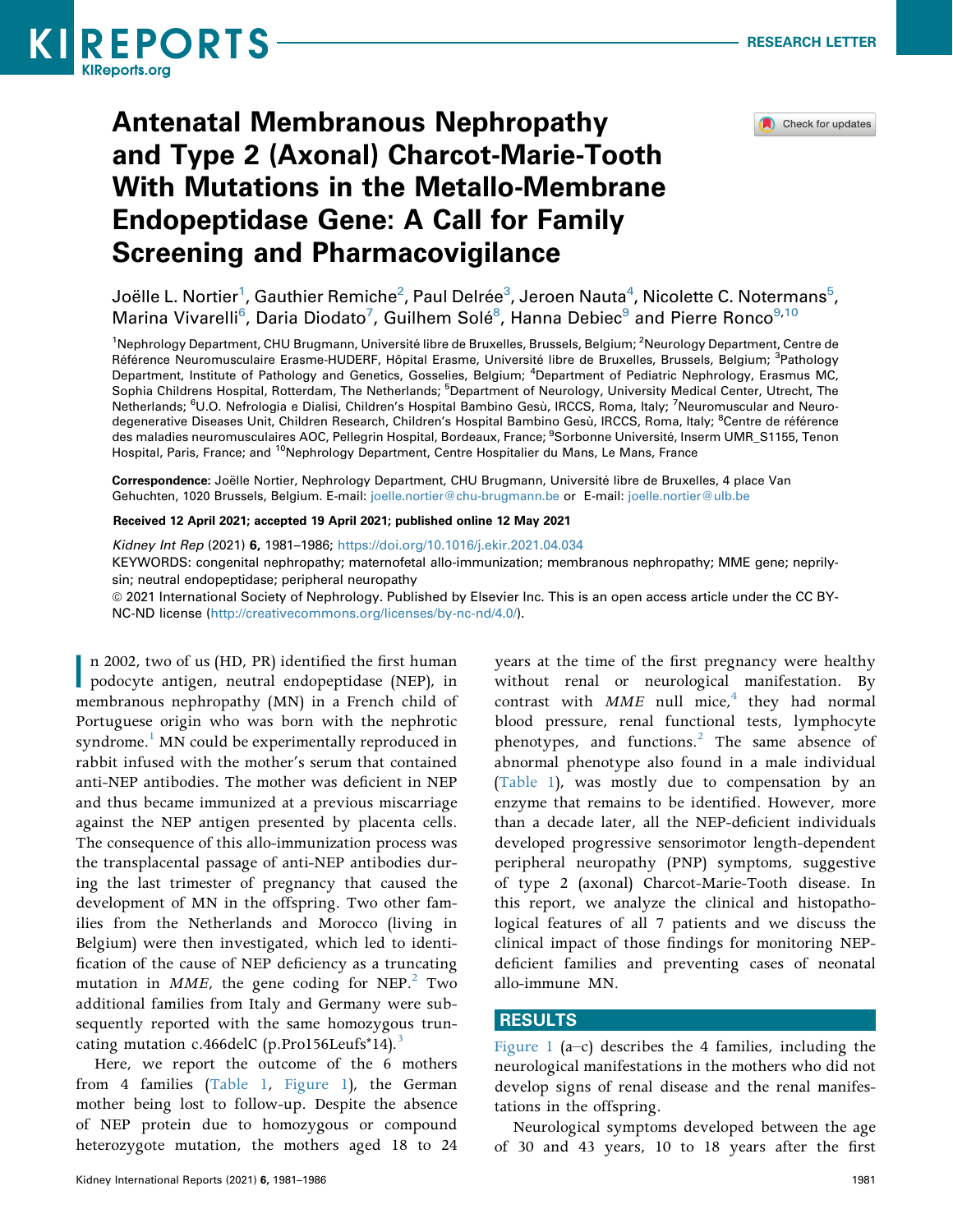#### Table 1. Clinical and electrophysiological data from 7 NEP-deficient patients with type 2 (axonal) Charcot-Marie-Tooth disease

| Patients with homozygous c466delC                                   | II:2                                                                                                    | II:3                      | II:4                                                                                                               | II:6                                                               | II:4                                                                                            | II:2                                                   | III:3                                                                                                |
|---------------------------------------------------------------------|---------------------------------------------------------------------------------------------------------|---------------------------|--------------------------------------------------------------------------------------------------------------------|--------------------------------------------------------------------|-------------------------------------------------------------------------------------------------|--------------------------------------------------------|------------------------------------------------------------------------------------------------------|
| (p.Pro156Leufs*14) MME gene mutation <sup>a</sup>                   |                                                                                                         | Moroccan family           |                                                                                                                    |                                                                    | Dutch family                                                                                    | <b>Italian family</b>                                  | Portuguese family                                                                                    |
| Gender                                                              | F                                                                                                       | F                         | F                                                                                                                  | M                                                                  |                                                                                                 | F                                                      | F                                                                                                    |
| Plasma creatinine (mg/dl) / eGFR (ml/min<br>per 1.73 $m^2$ )        | 0.50 / 119                                                                                              | 0.56 / 119                | 0.69 / 110                                                                                                         | 0.78 / 133                                                         | 0.36 / 102                                                                                      | 0.8 / 124                                              | 0.71 / 105                                                                                           |
| Current $age = age$ at the assessment (yr)                          | 48                                                                                                      | 41                        | 40                                                                                                                 | 34                                                                 | 59                                                                                              | 50                                                     | 43                                                                                                   |
| Age at diagnosis of MME deficiency (yr)                             | 30                                                                                                      | 23                        | 22                                                                                                                 | 16                                                                 | 41                                                                                              | 37                                                     | 26                                                                                                   |
| Age at onset (first symptoms of<br>polyneuropathy) (yr)             | 43                                                                                                      | no symptoms               | 30                                                                                                                 | 30                                                                 | 39                                                                                              | 40                                                     | 42                                                                                                   |
| Age at diagnosis of polyneuropathy<br>(electrodiagnostic test) (yr) | 44                                                                                                      | 40                        | 36                                                                                                                 | 33                                                                 | 50                                                                                              | 47                                                     | 42                                                                                                   |
| Polyneuropathy disease duration                                     | 5                                                                                                       | no symptoms               | 10 <sup>°</sup>                                                                                                    | $\overline{4}$                                                     | 19                                                                                              | 10                                                     |                                                                                                      |
| Pregnancies (number; M/F; age; MN+/-;<br>$PLEX+/-$ )                | 1; M; 18; $-$ ; $-$                                                                                     | 1; M; 23; MN+; PLEX-      | 1; F; 20; MN-; PLEX                                                                                                |                                                                    | 1; M; 21; MN+; PLEX                                                                             | $1 =$ miscarriage                                      | $1 =$ miscarriage                                                                                    |
|                                                                     | 2; F; 20; $b_i =$                                                                                       | 2; M; 26; MN+; PLEX+ +    | 2; F; $23;MN+$ ;<br>$PLEX +$                                                                                       |                                                                    |                                                                                                 | 2;F;27;MN+; PLEX-                                      | 2; M; 24; $MN+$ ;<br>PLEX-                                                                           |
|                                                                     | 3; M; 24; $-$ ; $-$                                                                                     | 3; F; 31; MN+; PLEX-      |                                                                                                                    | $3; M;29; MN+;$<br>$PLEX +$                                        |                                                                                                 | 3; F; 42; MN+, PLEX                                    | $3 =$ miscarriage                                                                                    |
|                                                                     | 4; F; 26; $-$ ; $-$                                                                                     |                           |                                                                                                                    |                                                                    |                                                                                                 |                                                        |                                                                                                      |
|                                                                     | 5; M; $32,^b$ ; -                                                                                       |                           |                                                                                                                    |                                                                    |                                                                                                 |                                                        |                                                                                                      |
|                                                                     | 6; M; 35; $-$ ; $-$                                                                                     |                           |                                                                                                                    |                                                                    |                                                                                                 |                                                        |                                                                                                      |
| First neurologic symptoms                                           | Steppage, walking impairment<br>and lower limbs pain                                                    | None                      | Climbing stairs and<br>walking impairment<br>and lower limbs pain                                                  | Lower limb cramps<br>and exercise<br>intolerance                   | Walking impairment,<br>lower limb cramps                                                        | Balance impairment,<br>lower limb cramps               | Ataxia                                                                                               |
| Current functionnal status                                          | Balance impairment, walking<br>limitations, use of plantar<br>orthesis, frequent fall ( $\approx$ 1/mo) | No functionnal limitation | Balance impairment,<br>walking limitations,<br>use of plantar orthesis<br>and a cane, frequent<br>fall $(< 1/mo$ ) | Mild functionnal<br>limitation (limitations<br>to climbing stairs) | Balance impairment,<br>walking limitations,<br>use of plantar<br>orthesis, weakness of<br>hands | Steppage gait,<br>wasting of distal<br>muscles of legs | Very mild ataxia, no<br>functional limitation<br>(no walking<br>limitation, no fall, no<br>weakness) |
| Neurologic examination                                              |                                                                                                         |                           |                                                                                                                    |                                                                    |                                                                                                 |                                                        |                                                                                                      |
| Distal amyotrophy                                                   | $^{+}$                                                                                                  |                           | $^{+}$                                                                                                             | $^{+}$                                                             | $^{+}$                                                                                          | $^{+}$                                                 |                                                                                                      |
| Pes cavus                                                           | $^{+}$                                                                                                  | $\overline{\phantom{0}}$  | $^{+}$                                                                                                             | $\overline{\phantom{0}}$                                           | $\equiv$                                                                                        | $\sim$                                                 |                                                                                                      |
| Distal motorimpairment                                              | $^{+}$                                                                                                  | $\overline{\phantom{0}}$  | $^{+}$                                                                                                             | $^{+}$                                                             | $^{+}$                                                                                          |                                                        | $\overline{\phantom{0}}$                                                                             |
| Distal sensory impairment                                           | $+$                                                                                                     | $^{+}$                    | $+$                                                                                                                | $\equiv$                                                           | $+$                                                                                             | n.a.                                                   | $+$                                                                                                  |
| Gait unsteadiness                                                   | $+$                                                                                                     | $\qquad \qquad -$         | $+$                                                                                                                | $+$                                                                | $+$                                                                                             | $+$                                                    | $^{+}$                                                                                               |
| Dimished/abolished reflexes                                         | $+$                                                                                                     | $+^{\circ}$               | $^{+}$                                                                                                             | $\overline{\phantom{a}}$                                           | $+$                                                                                             | $\! +$                                                 | $\sim$                                                                                               |
| Electrodiagnostic tests                                             |                                                                                                         |                           |                                                                                                                    |                                                                    |                                                                                                 |                                                        |                                                                                                      |
| Lower limbs                                                         |                                                                                                         |                           |                                                                                                                    |                                                                    |                                                                                                 |                                                        |                                                                                                      |
| Impaired motor conduction velocity                                  | $^{+}$                                                                                                  | $+$ <sup>d</sup>          | $^{+}$                                                                                                             |                                                                    | $\! + \!\!\!\!$                                                                                 |                                                        |                                                                                                      |

(Continued on following page)

1982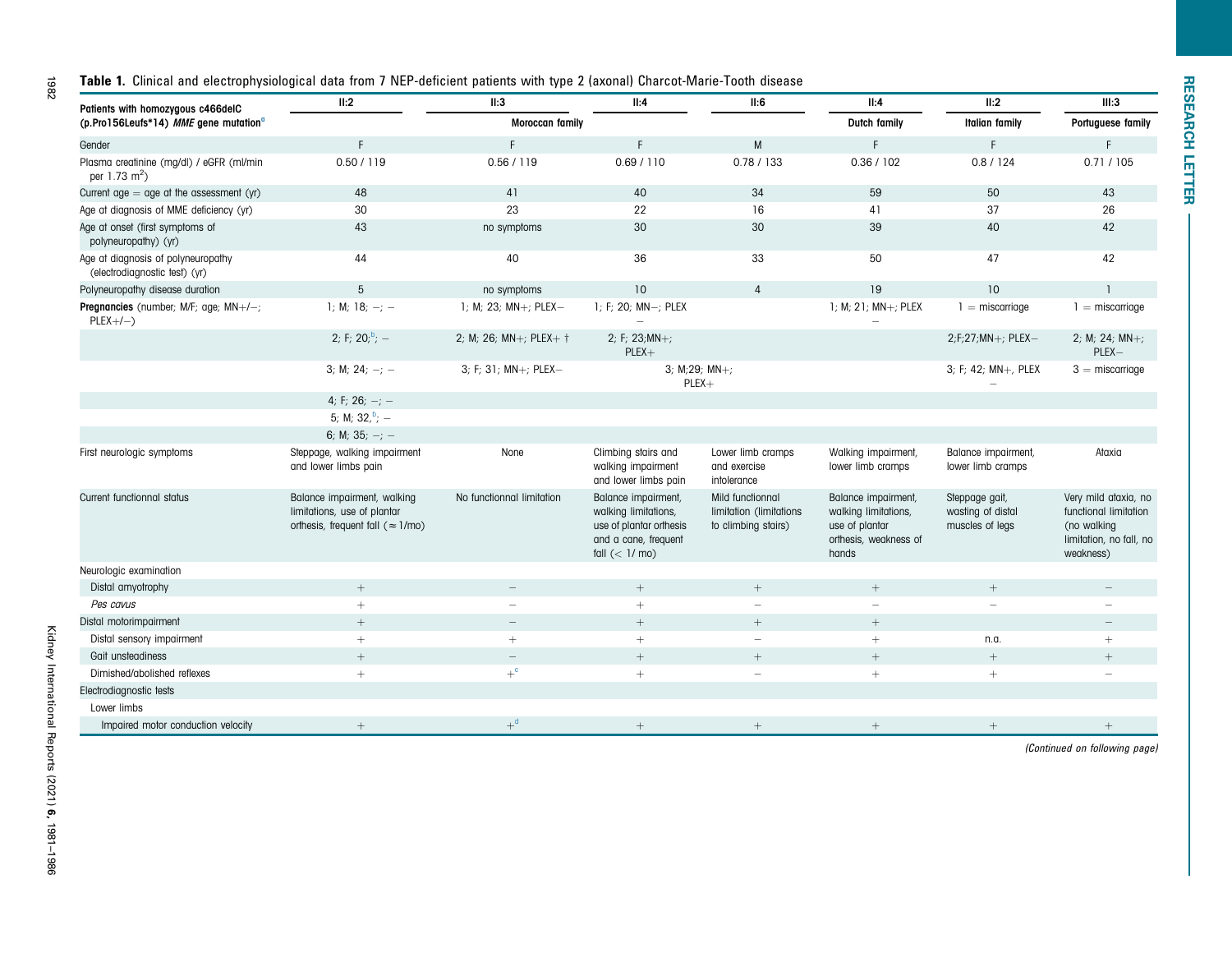| Patients with homozygous c466delC                                                                                                                                                                                                                                                                              |                            |  |              |                |                   |
|----------------------------------------------------------------------------------------------------------------------------------------------------------------------------------------------------------------------------------------------------------------------------------------------------------------|----------------------------|--|--------------|----------------|-------------------|
| (p.Pro156Leufs*14) MME gene mutation"                                                                                                                                                                                                                                                                          | Moroccan family            |  | Dutch family | Italian family | Portuguese family |
| Impaired sensory conduction velocity                                                                                                                                                                                                                                                                           |                            |  |              |                |                   |
| <b>Upper limbs</b>                                                                                                                                                                                                                                                                                             |                            |  |              |                |                   |
| Impaired motor conduction velocity                                                                                                                                                                                                                                                                             |                            |  |              |                |                   |
| Impaired sensory conduction velocity                                                                                                                                                                                                                                                                           |                            |  |              |                |                   |
| eGFR, estimated glomerular filtration rate according to Chronic Kidney Disease Epidemiology Collaboration equation; F, female; M, male; MN+, presence of antenatal membranous nephropathy; MN-, absence of antenatal membranou<br>n a not assessed: PIEY – niasma evobanges during pregnancy: PIEY – no piasma | avehangee during prognancy |  |              |                |                   |

Table 1. (Continued) Clinical and electrophysiological data from 7 NEP-deficient patients with type 2 (axonal) Charcot-Marie-Tooth disease

Table 1. (Continued) Clinical and electrophysiological data from 7 NEP-deficient patients with type 2 (axonal) Charcot-Marie-Tooth disease

.a., not assessed; r-LEA+, plasma excinanges ouring pregnancy; r-LEA+, no plasma exchanges ouring pregnancy.<br>Except Patient III:3 found heterozygous compound for the c.466delC (p.Pro156Leufs\*14) and the c.1342C>T (p.Arg44 , no plasma exchanges during pregnancy. n.a., not assessed; PLEX $+$ , plasma exchanges during pregnancy; PLEX $-$ 

aExcept Patient III:3 found heterozygous compound for the c.466delC (p.Pro156Leufs\*14) and the c.1342C>T (p.Arg448Ter) MME gene mutations.

bNeonatal hematuria.

cOnly ankle reflex on the left side.

donly absence of F wave on the left peroneal nerve.

'Neonatal hematuria.<br>'Only ankle reflex on the left side.<br>'Only absence of F wave on the left peroneal nerve.<br>'No response on the external saphenous nerves. eNo response on the external saphenous nerves.

pathologic pregnancy. The patients suffered from vasomotor painful episodes and progressive gait disturbances and muscular weakness of the lower limbs with foot drop and frequent falls (Figure 1c). Substantial variability in the severity of clinical disabilities even between members of the same family was observed (Table 1).

## Moroccan Family

Patient II:2, a 48-year-old woman, bore 6 children without noticeable renal manifestation except for transient hematuria in 2 of her newborns (second and fifth). Remarkably, she only produced anti-NEP IgG4 antibodies, whereas the other sisters who bore children with antenatal MN produced IgG1 in addition to IgG4. $^2$ She progressively experienced steppage, walking impairment, and lower limb pain at the age of 43. Clinical examination showed distal amyotrophy, pes cavus, distal motor weakness (distal lower limbs Medical Research Council [MRC] score for feet extensor at  $3+j5$  bilaterally), distal sensory impairment, gait unsteadiness, and abolished ankle reflexes. Electrodiagnostic tests confirmed the presence of a 4-limb moderate sensorimotor axonal PNP. Due to an accidental fall at the age of 44 years, the patient experienced a fracture of the distal part of the fibula needing osteosynthesis. Fragments of the sural nerve were histologically analyzed at that time (Figure 1c).

Her sister, Patient II:3, 41 years old, bore 3 children with antenatal MN; her second child died at day 6 of life from a vasomotor shock with cerebral hemorrhage. Up to now, she has no signi ficant neurologic symptom. Clinical examination showed only a mild sensory impairment (25% of errors in pinprick-touch discrimination on feet and left ankle reflex abolishment). Electrodiagnostic test con firmed the diagnosis of an early stage of slight sensory PNP involving the lower limbs.

Patient II:4 is a 40-year-old woman who bore 2 children with antenatal MN(2;F, 3;M) despite i.v.Ig and plasma exchanges during the last trimester of the second pregnancy and intensive plasma exchanges during the third pregnancy. <sup>5</sup> Ten years later, she presented with vasomotor painful episodes and progressive muscle weakness of the lower limbs characterized by limitations to climb stairs, walking impairment, foot drops, and frequent falls. This was improved by foot orthosis. Clinical examination showed distal amyotrophy, pes cavus, distal motor weakness (MRC score between 0/5 and 2/5), distal sensory impairment, gait unsteadiness, and abolished ankle re flexes. Electrodiagnostic tests confirmed the presence of a 4-limb moderate sensorimotor axonal PNP.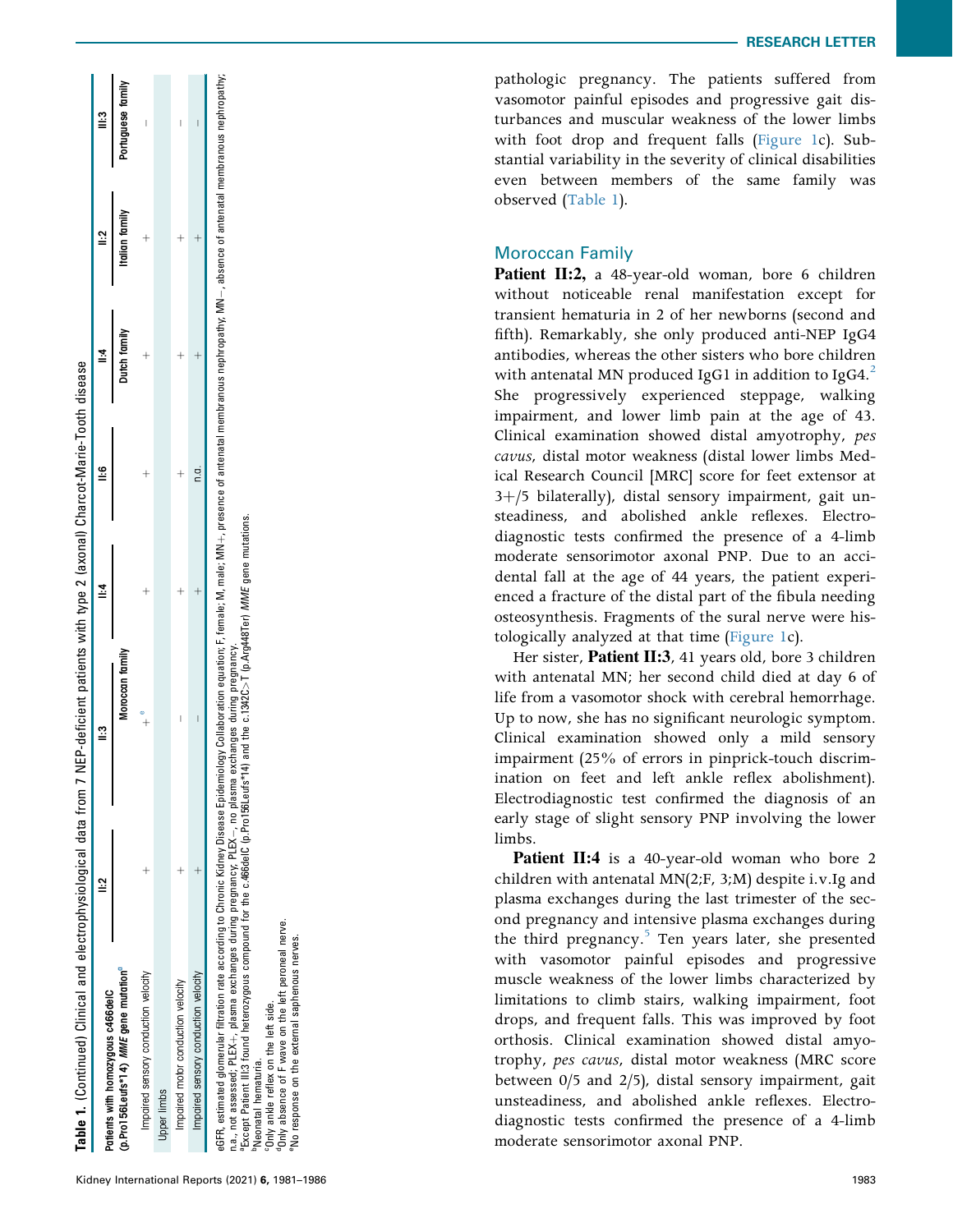

#### $\mathbf b$ **Antenatal membranous nephropathy**

Females MME-/- develop alloimmunization



Anti-*NEP* antibodies are transferred to their  $MME +$ -children



# Children are born with MN and nephrotic syndrome

- **Charcot-Marie-Tooth type 2 CMT2** C
- Females and males **MME-/-** lately develop peripheral axonal neuropathy

Pes cavus Distal amyotrophy





# Alterations of myelinated axons and myelin sheaths

Figure 1. Overview of the 4 families and depiction of the neurological manifestations in the individuals with biallelic mutations in the neprilysin (NEP)/metallo-membrane endopeptidase (MME) gene and the renal disease in their offspring. (a) The truncating mutations in MME gene found in 4 families (6 women and 2 men) and the corresponding pedigrees showing males (squares) and females (circles) still alive or deceased (slash). Subjects are numbered by birth order, the lowest number being attributed to the oldest. Filled shapes represent homozygous c.466delC (p.Pro156Leufs\*14) MME gene mutation, and half-filled squares and circles depict heterozygous status. The Portuguese index case was heterozygous compound for the c.466delC and the c.1342C>T (p.Arg448Ter) mutations. Dashed squares and circles refer to antenatal membranous nephropathy; asterisks refer to transient neonatal hematuria. (b) The pathophysiological mechanism of antenatal membranous nephropathy (MN) developed in *MME+/—* fetuses (red arrows) after transplacental transfer of anti-*NEP* antibodies (IgG1 or IgG4). (Continued)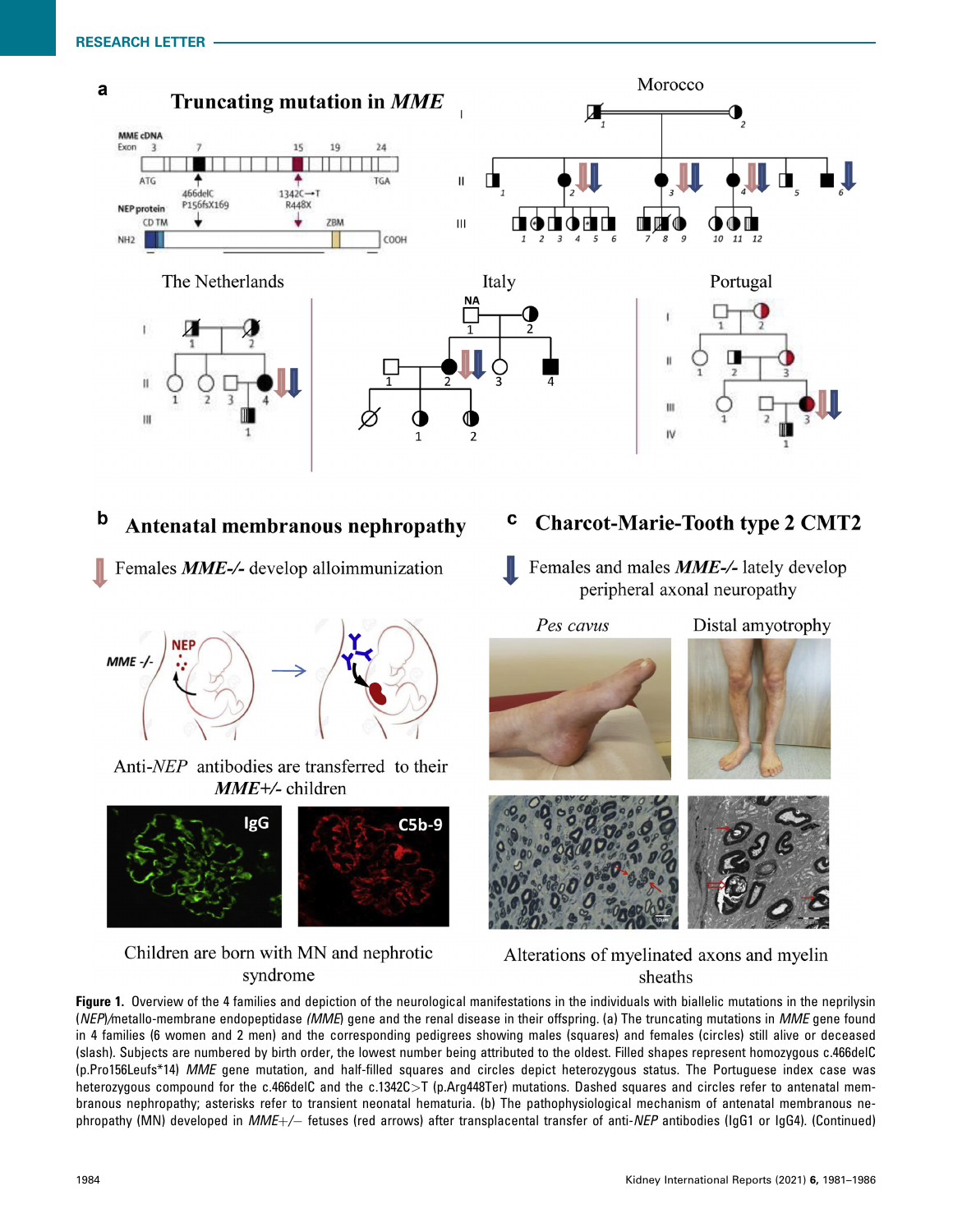RESEARCH LETTER

Patient II:6 is a 34-year-old man who suffered from lower limb cramps and exercise intolerance since the age of 30 related to sensorimotor axonal PNP.

## Dutch Family

Patient II:4 is a 59-year-old woman who, at the age of 21 years, delivered a male infant born with anuria. The diagnosis of MN was made on a kidney biopsy performed at 3 days of age.<sup>6</sup> She progressively developed lower limb weakness and wasting, and since the age of 39 years, she also complained about muscle cramps and wasting of her hands. She had no sensory features except occasional paresthesia in her hands without any pain. At the age of 50 years, examination noted symmetrical atrophy of the interosseous muscles, lower arms, quadriceps, lower limbs, and feet. There was no proximal weakness of the shoulder, the biceps and triceps muscles were MRC 4, wrist flexors and extensors MRC 3, the intrinsic hand muscles were also affected (MRC 2). There was proximal weakness of the legs MRC 4 (especially of the quadriceps MRC 3) and distal weakness of the legs MRC 0. All tendon reflexes were absent. Touch and pain sensation was normal in arms and legs.

## Italian Family

**Patient II:2** is a woman aged 50, who after a miscarriage had a first infant at the age of 27 years with mild to moderate transient proteinuria at birth, which resolved completely without treatment in the first year of life. At the age of 42 years, she bore a second child, who presented with acute renal failure and anasarca at birth. A renal biopsy showed  $MN<sup>3</sup>$  At the age of 41 years, she developed wasting of distal muscles of her legs. Seven years later, electrodiagnostic tests confirmed an axonal sensory-motor PNP of upper and lower limbs. The latest neurological examination at 49 years of age showed a steppage gait, possible only with monolateral support; there was symmetrical atrophy of the interosseous muscles of the arms, moderate atrophy of quadriceps bilaterally, and marked atrophy of the lower legs and feet.

# Portuguese Family

Patient III:3 is a 44-year-old woman who, at the age of 24, had a miscarriage at 14 weeks of gestation 2 months before she became pregnant with a male infant born

with oligoanuria. A diagnosis of MN was made by a kidney biopsy at 1 month of age.<sup>1</sup> She then experienced a great number of miscarriages despite i.v.Ig and plasma exchanges. Eighteen years later, she presented with slight ataxia, distal sensory impairment, and gait unsteadiness. Nerve conduction tests revealed a reduction of distal sensory amplitudes in the lower limbs associated with a slight slowing of motor conduction velocities and prolonged F-response latencies in the lower limbs.

## **DISCUSSION**

We report here the late development in the third and fourth decades of PNP in NEP-deficient individuals with a family history of allo-immune MN. This expands to all available families reported so far, the findings observed in the Moroccan family living in Belgium that were reported in a neurology journal.<sup>7</sup>

Neprilysin/MME is a highly glycosylated protein able to hydrolyze numerous physiologically active peptides like enkephalins, P-substance,  $\beta$ -amyloid, gastrin, somatostatin, atrial natriuretic peptide, angiotensin II, and endothelin-1. Its wide distribution, including in the central and peripheral nervous system, accounts for the association of neurological abnormalities with antenatal MN linked to MME gene mutation. The same c.466delC (p.Pro156Leufs\*14) mutation has been reported by other groups in patients with lateonset Charcot-Marie-Tooth disease but no information was given on pregnancy complications in the affected women.<sup>8,9</sup> However, contrary to the glomerular disease, which is immune mediated, the pathophysiology of the neuropathy is unknown. These observations underline the need for a prolonged surveillance of families affected with rare diseases.

These findings have important clinical implications. Identification of MME-related Charcot-Marie-Tooth disease in families should lead to early screening of women predisposed to feto-maternal allo-immunization and renal complications in their offspring. Conversely, one should monitor development of axonal PNP in mothers with affected offspring and in other family members with bi-allelic MME mutation. Finally, we suggest that prolonged administration in patients with heart failure of an angiotensin receptor antagonist combined with a NEP inhibitor should include careful

 $\blacktriangleleft$ Figure 1. (Continued) Kidney biopsy findings of one of the neonates born with MN and nephrotic syndrome (anti-IgG and C5b-9 immunostaining). (c) The phenotype of biallelic MME-mutated patients displaying symptoms of peripheral axonal sensorimotor polyneuropathy (PNP) (blue arrows). Typical pes cavus and distal lower limb amyotrophy exhibited by Patient II:4 and her brother Patient II:6, respectively, from the same Moroccan family. Bottom left: semithin section (toluidine blue staining) of a sural nerve fascicule (Patient II:2) showing 2 axonal clusters (arrows) with respectively 3 and 5 regenerating axons in 2 adjacent Schwann cells. Myelin fiber density is focally diminished. Bar scale: 10 µm. Bottom right: ultrathin section showing (small arrows) skinny axons with myelin sheath loop induced by myelin redundancy. Large arrow points to a skinny axon enwrapped by a partially degenerating myelin sheath. Bar scale:  $5 \mu m$ .